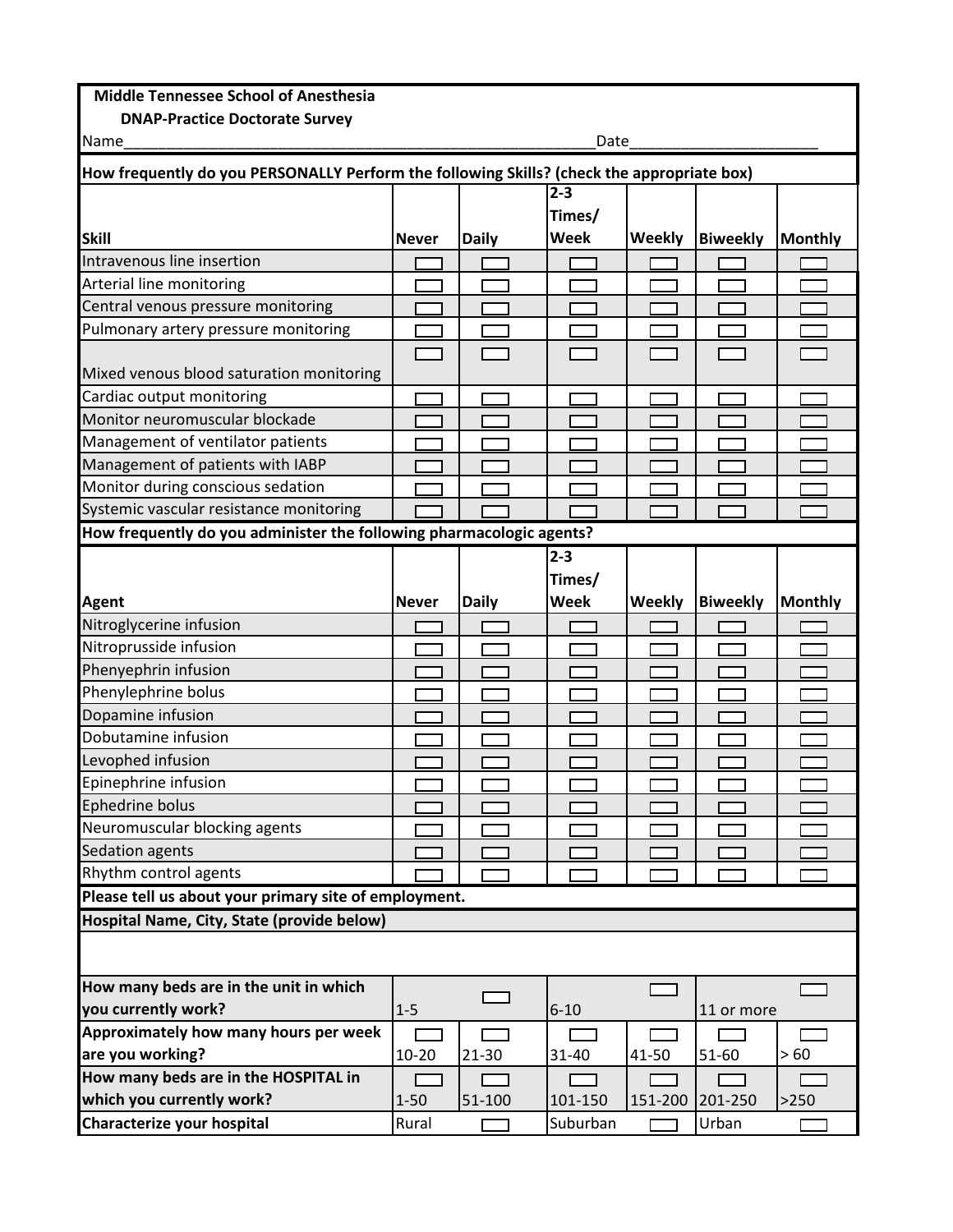| What trauma classification is the hospital        |          |            |             |          |                       |
|---------------------------------------------------|----------|------------|-------------|----------|-----------------------|
| where you are currently employed?                 | Level I  | Level II   | Level III   | Level IV | unclassified          |
|                                                   | Open-    |            |             |          |                       |
|                                                   | heart    |            |             |          | Surgical              |
| Type of ICU                                       | recovery | Neurologic | Trauma      | Medical  | Pediatric<br>Neonatal |
|                                                   |          |            |             |          |                       |
| Which ICU do you currently work in?               |          |            |             |          |                       |
| How long have you worked in the critical          |          |            |             |          |                       |
| care unit(s), after orientation prior to May      |          |            |             |          |                       |
| 31 application deadline?                          |          |            |             |          |                       |
|                                                   |          |            |             |          |                       |
|                                                   | Year(s)  |            |             | Month(s) |                       |
|                                                   |          |            |             |          |                       |
| What shift do you work?                           | Day      | Night      | Combination |          |                       |
| Have you applied to MTSA in the                   |          |            |             |          |                       |
| past?                                             |          | Yes        | <b>No</b>   | Year     |                       |
|                                                   |          |            |             |          |                       |
| Have you ever attended another nurse              |          |            |             |          |                       |
| anesthesia program?                               |          | Yes        | No          |          |                       |
|                                                   |          |            |             |          |                       |
| Are you currently enrolled or plan to enroll      |          |            |             |          |                       |
| in any courses prior to interview?                |          | Yes        | <b>No</b>   |          |                       |
|                                                   |          |            |             |          |                       |
| If yes, please list course and name of            |          |            |             |          |                       |
| institution.                                      |          |            |             |          |                       |
| Has your employment at any organization ever      |          |            |             |          |                       |
| voluntarily or involuntarily been relinquished,   |          |            |             |          |                       |
| suspended, restricted, revoked or not<br>renewed? |          | Yes        | <b>No</b>   |          |                       |
|                                                   |          |            |             |          |                       |
| Have you ever had any disciplinary issues         |          |            |             |          |                       |
| during your employment at any                     |          |            |             |          |                       |
| organization?                                     |          | Yes        | No          |          |                       |
|                                                   |          |            |             |          |                       |
| Have you ever been charged with or                |          |            |             |          |                       |
| convicted of a criminal offense other than        |          |            |             |          |                       |
| a minor traffic violation including those         |          |            |             |          |                       |
| offenses that have been expunged?                 |          | Yes        | <b>No</b>   |          |                       |